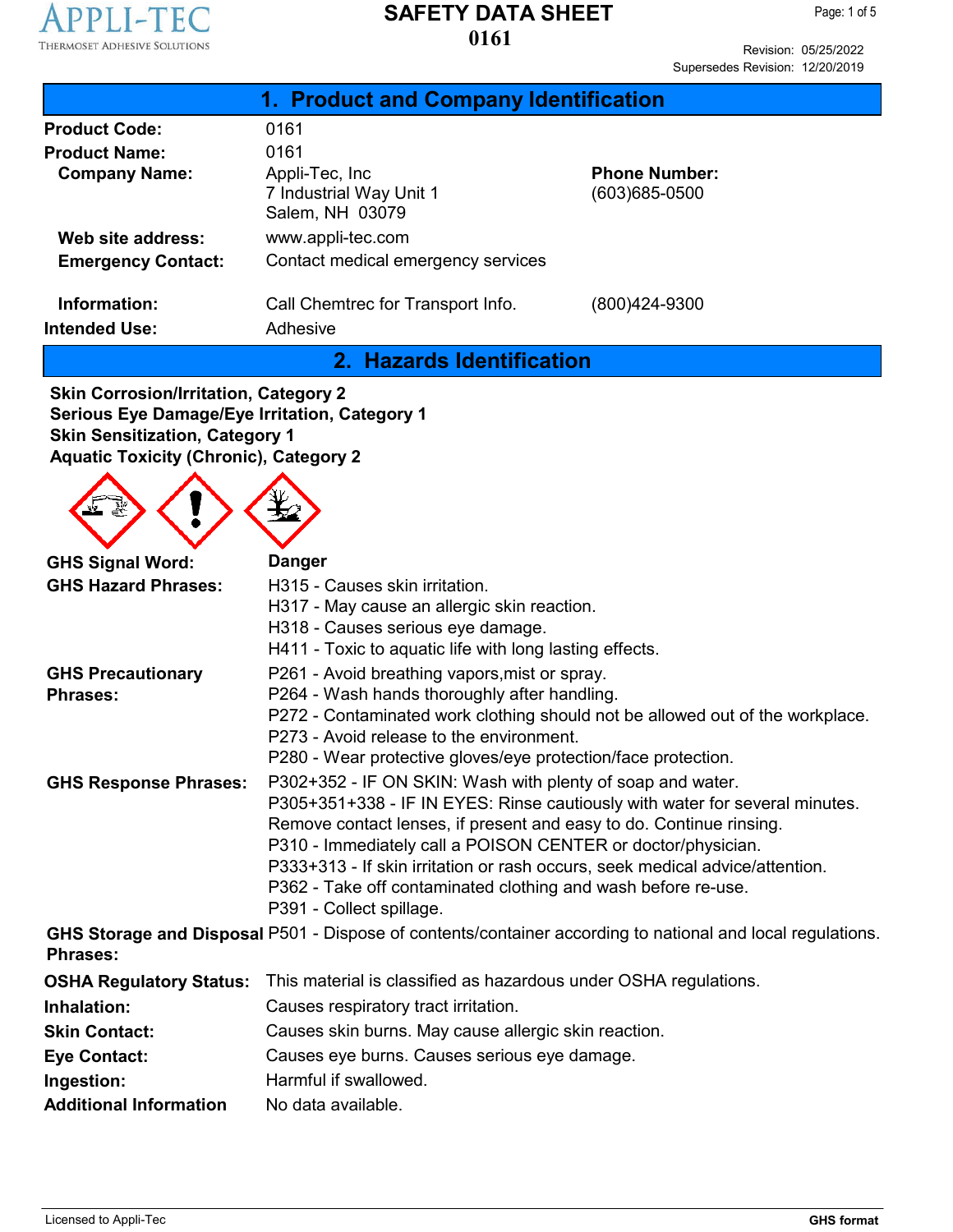

Revision: 05/25/2022 Supersedes Revision: 12/20/2019

| 3. Composition/Information on Ingredients            |                               |                                                                                                                                                                                                                                                                                                                                                |                                                                                                                                                                      |  |
|------------------------------------------------------|-------------------------------|------------------------------------------------------------------------------------------------------------------------------------------------------------------------------------------------------------------------------------------------------------------------------------------------------------------------------------------------|----------------------------------------------------------------------------------------------------------------------------------------------------------------------|--|
| CAS#                                                 |                               | <b>Hazardous Components (Chemical Name)</b>                                                                                                                                                                                                                                                                                                    | <b>Concentration</b>                                                                                                                                                 |  |
| 25068-38-6                                           | Bisphenol-a based epoxy resin |                                                                                                                                                                                                                                                                                                                                                | 30.0 -50.0 %                                                                                                                                                         |  |
| 1317-65-3                                            | Limestone                     |                                                                                                                                                                                                                                                                                                                                                | 20.0 -45.0 %                                                                                                                                                         |  |
| 68082-29-1                                           | Fatty amidoamine resin        |                                                                                                                                                                                                                                                                                                                                                | 15.0 - 30.0 %                                                                                                                                                        |  |
| 112945-52-5                                          | Silica, amorphous treated     |                                                                                                                                                                                                                                                                                                                                                | $0.5 - 2.5 %$                                                                                                                                                        |  |
| $112 - 24 - 3$                                       |                               | 1,2-Ethanediamine, N,N'-Bis(2-aminoethyl)-                                                                                                                                                                                                                                                                                                     | $0.5 - 2.5 %$                                                                                                                                                        |  |
| $90 - 72 - 2$                                        |                               | 2,4,6-Tris(Dimethylaminomethyl)Phenol                                                                                                                                                                                                                                                                                                          | $0.5 - 2.5 %$                                                                                                                                                        |  |
| <b>Additional Information</b>                        |                               |                                                                                                                                                                                                                                                                                                                                                | Exact percentages have been withheld as a trade secret.                                                                                                              |  |
|                                                      |                               |                                                                                                                                                                                                                                                                                                                                                | <b>4. First Aid Measures</b>                                                                                                                                         |  |
| <b>Emergency and First Aid</b><br><b>Procedures:</b> |                               |                                                                                                                                                                                                                                                                                                                                                |                                                                                                                                                                      |  |
| In Case of Inhalation:                               |                               | Remove to fresh air. If not breathing, give artificial respiration. If breathing is<br>difficult, give oxygen. Get immediate medical attention.                                                                                                                                                                                                |                                                                                                                                                                      |  |
| In Case of Skin Contact:                             |                               | Remove contaminated clothing and shoes. Wash clothing before reuse. Wash<br>with soap and water. Get medical attention if irritation develops or persists.                                                                                                                                                                                     |                                                                                                                                                                      |  |
| In Case of Eye Contact:                              |                               | Immediately flush eyes with plenty of water for at least 15 minutes, occasionally<br>lifting the upper and lower eyelids. Get medical attention/advice.                                                                                                                                                                                        |                                                                                                                                                                      |  |
| In Case of Ingestion:                                |                               | Do NOT induce vomiting. Never give anything by mouth to an unconscious<br>person. Get medical advice/attention.                                                                                                                                                                                                                                |                                                                                                                                                                      |  |
| <b>Note to Physician:</b>                            |                               | Treat symptomatically and supportively.                                                                                                                                                                                                                                                                                                        |                                                                                                                                                                      |  |
|                                                      |                               |                                                                                                                                                                                                                                                                                                                                                | <b>5. Fire Fighting Measures</b>                                                                                                                                     |  |
| <b>Flash Pt:</b>                                     |                               | <b>NA</b>                                                                                                                                                                                                                                                                                                                                      |                                                                                                                                                                      |  |
| <b>Explosive Limits:</b>                             |                               | LEL: No data.                                                                                                                                                                                                                                                                                                                                  | UEL: No data.                                                                                                                                                        |  |
| <b>Autoignition Pt:</b>                              |                               | No data.                                                                                                                                                                                                                                                                                                                                       |                                                                                                                                                                      |  |
| <b>Suitable Extinguishing</b><br>Media:              |                               | Use water spray, dry chemical, carbon dioxide, or appropriate foam.                                                                                                                                                                                                                                                                            |                                                                                                                                                                      |  |
|                                                      |                               | Fire Fighting Instructions: As in any fire, wear a self-contained breathing apparatus in pressure-demand,<br>MSHA/NIOSH (approved or equivalent), and full protective gear. Use water<br>spray to keep fire-exposed containers cool.                                                                                                           |                                                                                                                                                                      |  |
| Hazards:                                             |                               | Flammable Properties and No data available.                                                                                                                                                                                                                                                                                                    |                                                                                                                                                                      |  |
| <b>Hazardous Combustion</b><br><b>Products:</b>      |                               | No data available.                                                                                                                                                                                                                                                                                                                             |                                                                                                                                                                      |  |
| 6. Accidental Release Measures                       |                               |                                                                                                                                                                                                                                                                                                                                                |                                                                                                                                                                      |  |
| <b>Material Is Released Or</b><br>Spilled:           |                               | Steps To Be Taken In Case Ensure adequate ventilation. Prevent further leakage or spillage if safe to do so.<br>Discharge into the environment must be avoided. Use proper personal protective<br>equipment as indicated in Section 8. Absorb spill with inert material (e.g. dry<br>sand or earth), then place in a chemical waste container. |                                                                                                                                                                      |  |
|                                                      |                               |                                                                                                                                                                                                                                                                                                                                                | <b>7. Handling and Storage</b>                                                                                                                                       |  |
| <b>Precautions To Be Taken</b><br>in Handling:       |                               | eyes, skin, and clothing.                                                                                                                                                                                                                                                                                                                      | Normal measures for preventive fire protection. Wash thoroughly after handling.<br>Use with adequate ventilation. Avoid ingestion and inhalation. Avoid contact with |  |
| <b>Precautions To Be Taken</b>                       |                               | Store at $\le$ -40 deg. C.                                                                                                                                                                                                                                                                                                                     |                                                                                                                                                                      |  |
| Licensed to Appli-Tec                                |                               |                                                                                                                                                                                                                                                                                                                                                | <b>GHS format</b>                                                                                                                                                    |  |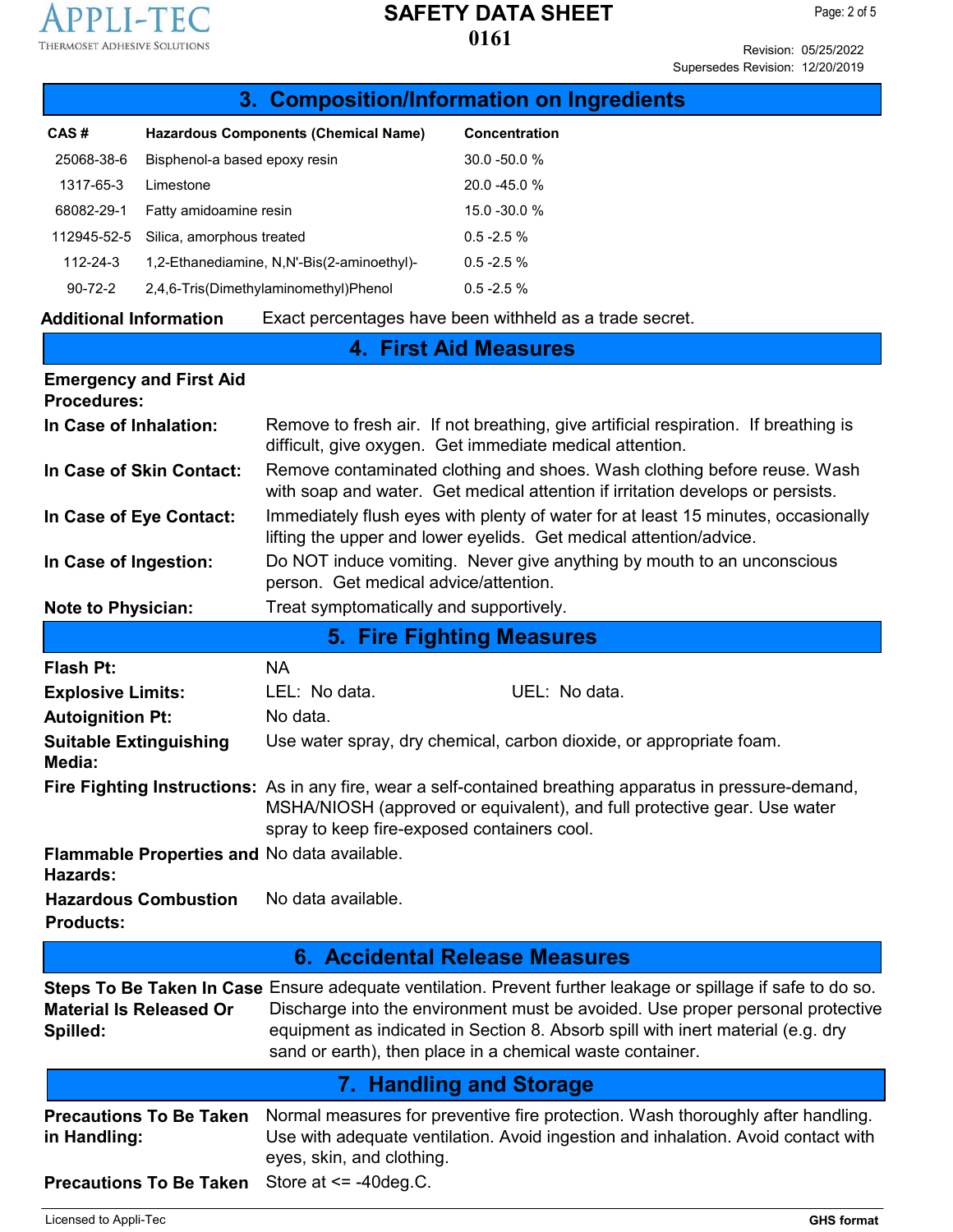

Revision: 05/25/2022

## **in Storing:**

|                                                    |                                               | 8. Exposure Controls/Personal Protection                                                                                                                                                                                                         |                                    |               |                  |                                                                                                      |
|----------------------------------------------------|-----------------------------------------------|--------------------------------------------------------------------------------------------------------------------------------------------------------------------------------------------------------------------------------------------------|------------------------------------|---------------|------------------|------------------------------------------------------------------------------------------------------|
| CAS#                                               | <b>Partial Chemical Name</b>                  |                                                                                                                                                                                                                                                  | <b>OSHA TWA</b>                    |               | <b>ACGIH TWA</b> | <b>Other Limits</b>                                                                                  |
| 25068-38-6                                         | Bisphenol-a based epoxy resin                 |                                                                                                                                                                                                                                                  | No data.                           |               | No data.         | No data.                                                                                             |
| 1317-65-3                                          | Limestone                                     |                                                                                                                                                                                                                                                  | PEL: 15 (dust); 5 (resp.)<br>mg/m3 |               | No data.         | No data.                                                                                             |
| 68082-29-1                                         | Fatty amidoamine resin                        |                                                                                                                                                                                                                                                  | No data.                           |               | No data.         | No data.                                                                                             |
| 112945-52-5                                        | Silica, amorphous treated                     |                                                                                                                                                                                                                                                  | No data.                           |               | No data.         | No data.                                                                                             |
| 112-24-3                                           | 1,2-Ethanediamine,<br>N,N'-Bis(2-aminoethyl)- |                                                                                                                                                                                                                                                  | No data.                           |               | No data.         | No data.                                                                                             |
| $90 - 72 - 2$                                      | 2,4,6-Tris(Dimethylaminomethyl)Pheno No data. |                                                                                                                                                                                                                                                  |                                    |               | No data.         | No data.                                                                                             |
| <b>Respiratory Equipment</b><br>(Specify Type):    |                                               | Use a NIOSH/MSHA or European Standard EN 149 approved respirator if<br>exposure limits are exceeded or if irritation or other symptoms are experienced.                                                                                          |                                    |               |                  |                                                                                                      |
| <b>Eye Protection:</b>                             |                                               | Safety glasses.                                                                                                                                                                                                                                  |                                    |               |                  |                                                                                                      |
| <b>Protective Gloves:</b>                          |                                               | Wear appropriate protective gloves to prevent skin exposure.                                                                                                                                                                                     |                                    |               |                  |                                                                                                      |
|                                                    |                                               | Other Protective Clothing: Wear appropriate protective clothing to prevent skin exposure.                                                                                                                                                        |                                    |               |                  |                                                                                                      |
| <b>Engineering Controls</b><br>(Ventilation etc.): |                                               | Use adequate general or local exhaust ventilation to keep airborne<br>concentrations below the permissible exposure limits. Facilities storing or<br>utilizing this material should be equipped with an eyewash facility and a safety<br>shower. |                                    |               |                  |                                                                                                      |
| e Practices:                                       |                                               | hands before breaks and at the end of workday.                                                                                                                                                                                                   |                                    |               |                  | Work/Hygienic/Maintenanc Handle in accordance with good industrial hygiene and safety practice. Wash |
|                                                    |                                               | 9. Physical and Chemical Properties                                                                                                                                                                                                              |                                    |               |                  |                                                                                                      |
| <b>Physical States:</b>                            |                                               | $\lceil$   Gas                                                                                                                                                                                                                                   | [X] Liquid<br>[ ] Solid            |               |                  |                                                                                                      |
| <b>Appearance and Odor:</b>                        |                                               | Appearance: Light. green. Paste.<br>Odor: characteristic odor.                                                                                                                                                                                   |                                    |               |                  |                                                                                                      |
| pH:                                                |                                               | No data.                                                                                                                                                                                                                                         |                                    |               |                  |                                                                                                      |
| <b>Melting Point:</b>                              |                                               | No data.                                                                                                                                                                                                                                         |                                    |               |                  |                                                                                                      |
| <b>Boiling Point:</b>                              |                                               | No data.                                                                                                                                                                                                                                         |                                    |               |                  |                                                                                                      |
| <b>Flash Pt:</b>                                   |                                               | <b>NA</b>                                                                                                                                                                                                                                        |                                    |               |                  |                                                                                                      |
| <b>Evaporation Rate:</b>                           |                                               | No data.                                                                                                                                                                                                                                         |                                    |               |                  |                                                                                                      |
| <b>Flammability (solid,</b><br>gas):               |                                               | No data available.                                                                                                                                                                                                                               |                                    |               |                  |                                                                                                      |
| <b>Explosive Limits:</b>                           |                                               | LEL: No data.                                                                                                                                                                                                                                    |                                    | UEL: No data. |                  |                                                                                                      |
| Vapor Pressure (vs. Air<br>or mm Hg):              |                                               | No data.                                                                                                                                                                                                                                         |                                    |               |                  |                                                                                                      |
| Vapor Density (vs. Air =<br>$1)$ :                 |                                               | No data.                                                                                                                                                                                                                                         |                                    |               |                  |                                                                                                      |
| 1):                                                | <b>Specific Gravity (Water =</b>              | ~1.4                                                                                                                                                                                                                                             |                                    |               |                  |                                                                                                      |
| <b>Solubility in Water:</b>                        |                                               | No data.                                                                                                                                                                                                                                         |                                    |               |                  |                                                                                                      |
| <b>Saturated Vapor</b><br><b>Concentration:</b>    |                                               | No data.                                                                                                                                                                                                                                         |                                    |               |                  |                                                                                                      |
| <b>Octanol/Water Partition</b>                     |                                               | No data.                                                                                                                                                                                                                                         |                                    |               |                  |                                                                                                      |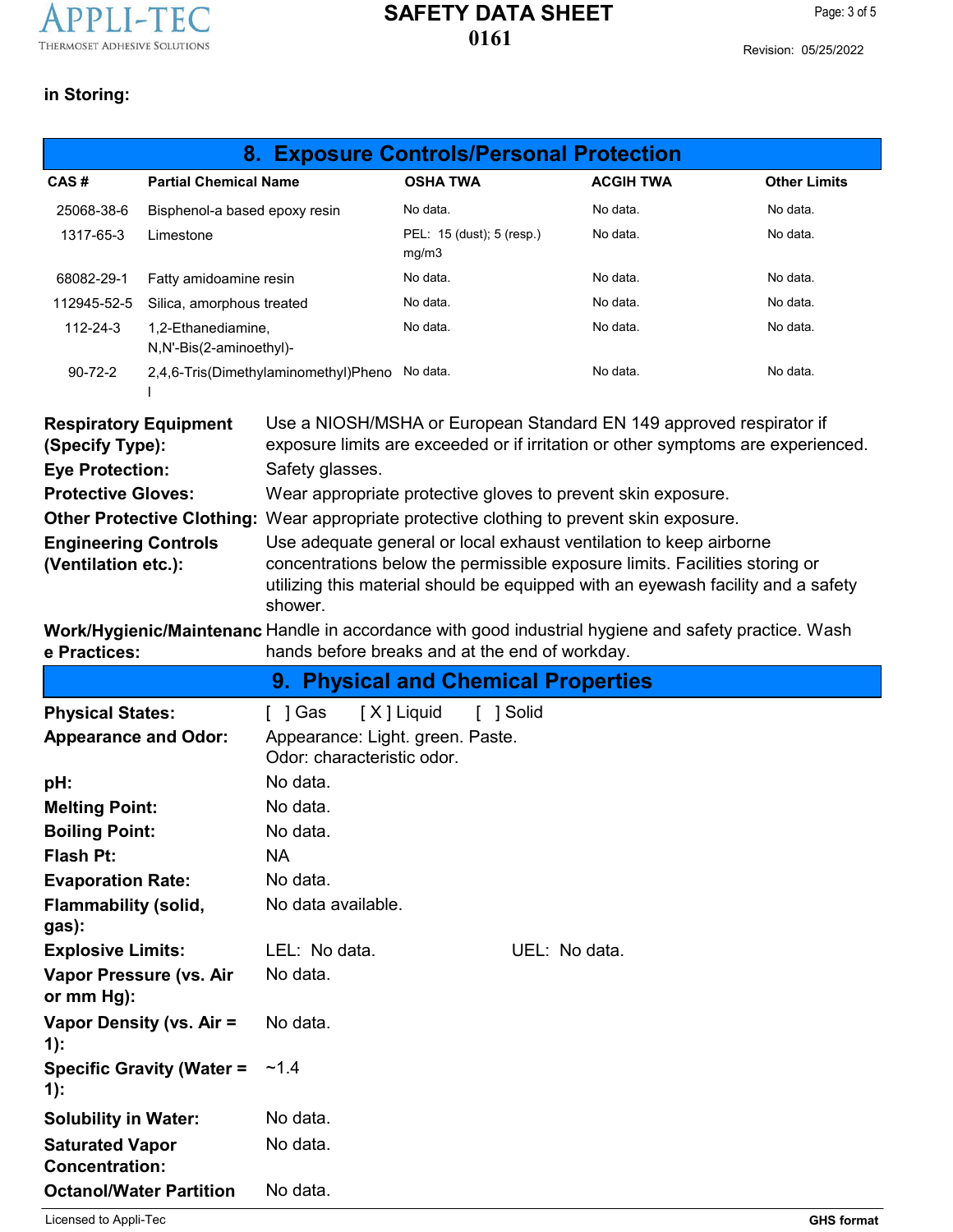

Revision: 05/25/2022 Supersedes Revision: 12/20/2019

#### **Coefficient:**

| <b>Autoignition Pt:</b> | No data. |
|-------------------------|----------|
| <b>Decomposition</b>    | No data. |
| Temperature:            |          |
| <b>Viscosity:</b>       | No data. |

**Information with regard to primary physical hazard:**

| 10. Stability and Reactivity                             |                                                                                                          |  |  |
|----------------------------------------------------------|----------------------------------------------------------------------------------------------------------|--|--|
| <b>Stability:</b>                                        | Unstable [X]<br>Stable [                                                                                 |  |  |
| <b>Conditions To Avoid -</b><br>Instability:             | Product will cure at ambient temperatures. Keep in cold storage until ready to<br>use.                   |  |  |
| <b>To Avoid:</b>                                         | <b>Incompatibility - Materials</b> Strong oxidizing agents, Strong bases, Strong acids, Water, Alcohols. |  |  |
| Hazardous Decomposition Carbon oxides.<br>or Byproducts: |                                                                                                          |  |  |
| <b>Possibility of Hazardous</b><br><b>Reactions:</b>     | Will occur $\lceil \quad \rceil$<br>Will not occur $[X]$                                                 |  |  |

**Conditions To Avoid -** No data available.

**Hazardous Reactions:**

### **11. Toxicological Information**

**Toxicological Information:** No data available. **Irritation or Corrosion: Sensitization:** Skin corrosion/irritation. Serious eye damage/irritation. Skin sensitization.

### **12. Ecological Information**

No data available.

**13. Disposal Considerations**

**Waste Disposal Method:** Observe all federal, state, and local environmental regulations.

**14. Transport Information**

#### **LAND TRANSPORT (US DOT):**

**DOT Proper Shipping** Not Regulated. **Name: DOT Hazard Class: UN/NA Number:**



#### **MARINE TRANSPORT (IMDG/IMO):**

**IMDG/IMO Shipping Name:** Environmentally hazardous substances, liquid, n.o.s. (dimer fatty **UN Number:** 3082 **Packing Group: Hazard Class:** 9 - CLASS 9 acid(C18)poly amido amine resin, Bisphenol-A-Epichlorohydrin resin) III

**IMDG MFAG Number:**